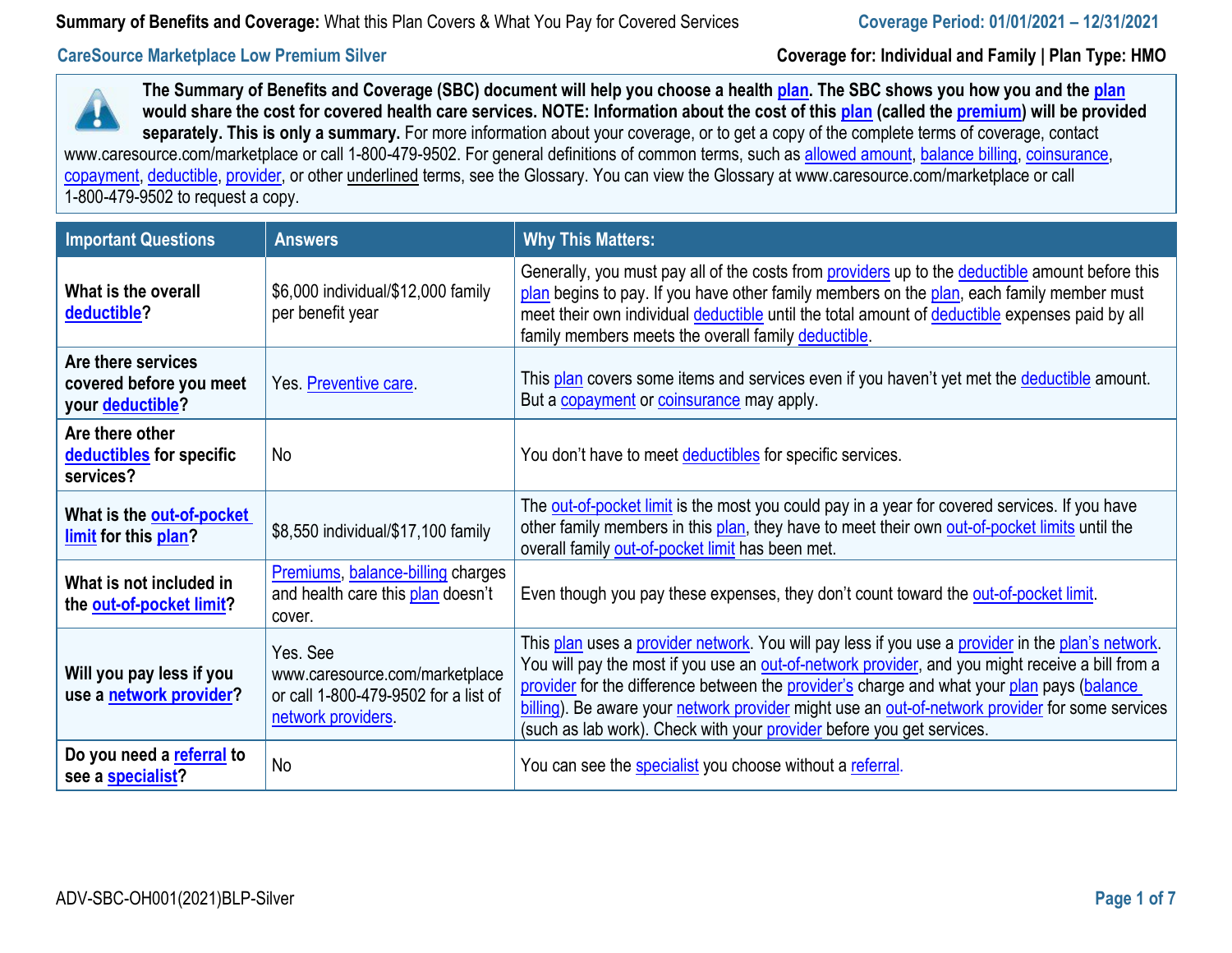All **[copayment](https://www.healthcare.gov/sbc-glossary/#copayment)** and **[coinsurance](https://www.healthcare.gov/sbc-glossary/#coinsurance)** costs shown in this chart are after your **[deductible](https://www.healthcare.gov/sbc-glossary/#deductible)** has been met, if a **[deductible](https://www.healthcare.gov/sbc-glossary/#deductible)** applies.

|                                                              | <b>Services You May Need</b>                                           | <b>What You Will Pay</b>                                                           |                                                                        |                                                                                                                                                                                                                                                                                          |
|--------------------------------------------------------------|------------------------------------------------------------------------|------------------------------------------------------------------------------------|------------------------------------------------------------------------|------------------------------------------------------------------------------------------------------------------------------------------------------------------------------------------------------------------------------------------------------------------------------------------|
| <b>Common Medical Event</b>                                  |                                                                        | <b>Network Provider</b><br>(You will pay the least)                                | <b>Out-of-Network</b><br><b>Provider</b><br>(You will pay<br>the most) | Limitations, Exceptions, & Other Important<br><b>Network Provider Information*</b>                                                                                                                                                                                                       |
|                                                              | Primary care visit to treat an<br>injury or illness                    | \$35 copay                                                                         | Not covered                                                            | None                                                                                                                                                                                                                                                                                     |
| If you visit a health care<br>provider's office or<br>clinic | <b>Specialist visit</b>                                                | \$70 copay                                                                         | Not covered                                                            | Plan covers 100% of allowed amount in excess of<br>the <b>copayment</b> . Copayment waived when the only<br>charge is for allergy injections/serum. If you<br>receive services in addition to office visits,<br>additional <b>copayments</b> , deductibles, or<br>coinsurance may apply. |
|                                                              | Other practitioner office visit<br>Nurse practitioner/retail<br>clinic | \$35 copay                                                                         | Not covered                                                            | None                                                                                                                                                                                                                                                                                     |
|                                                              | <b>Preventive</b><br>care/screening/immunization                       | No charge                                                                          | Not covered                                                            | You may have to pay for services that aren't<br>preventive. Ask your provider if the services<br>needed are preventive. Then check what your<br>plan will pay for.                                                                                                                       |
| If you have a testt                                          | Diagnostic test (x-ray, blood<br>work)                                 | X-ray: \$200 copay after<br>deductible<br>Lab: 25% coinsurance<br>after deductible | Not covered                                                            | None<br>None                                                                                                                                                                                                                                                                             |
|                                                              | Imaging (CT/PET scans,<br>MRI <sub>s</sub> )                           | \$250 copay after<br>deductible                                                    | Not covered                                                            | None                                                                                                                                                                                                                                                                                     |

\*For more information about limitations and exceptions, see the plan or policy document at www.caresource.com/marketplace or call 1-800-479-9502. †Prior authorization may be required for payment of claim ADV-SBC-OH001(2021)BLP-Silver **Page 2 of 7**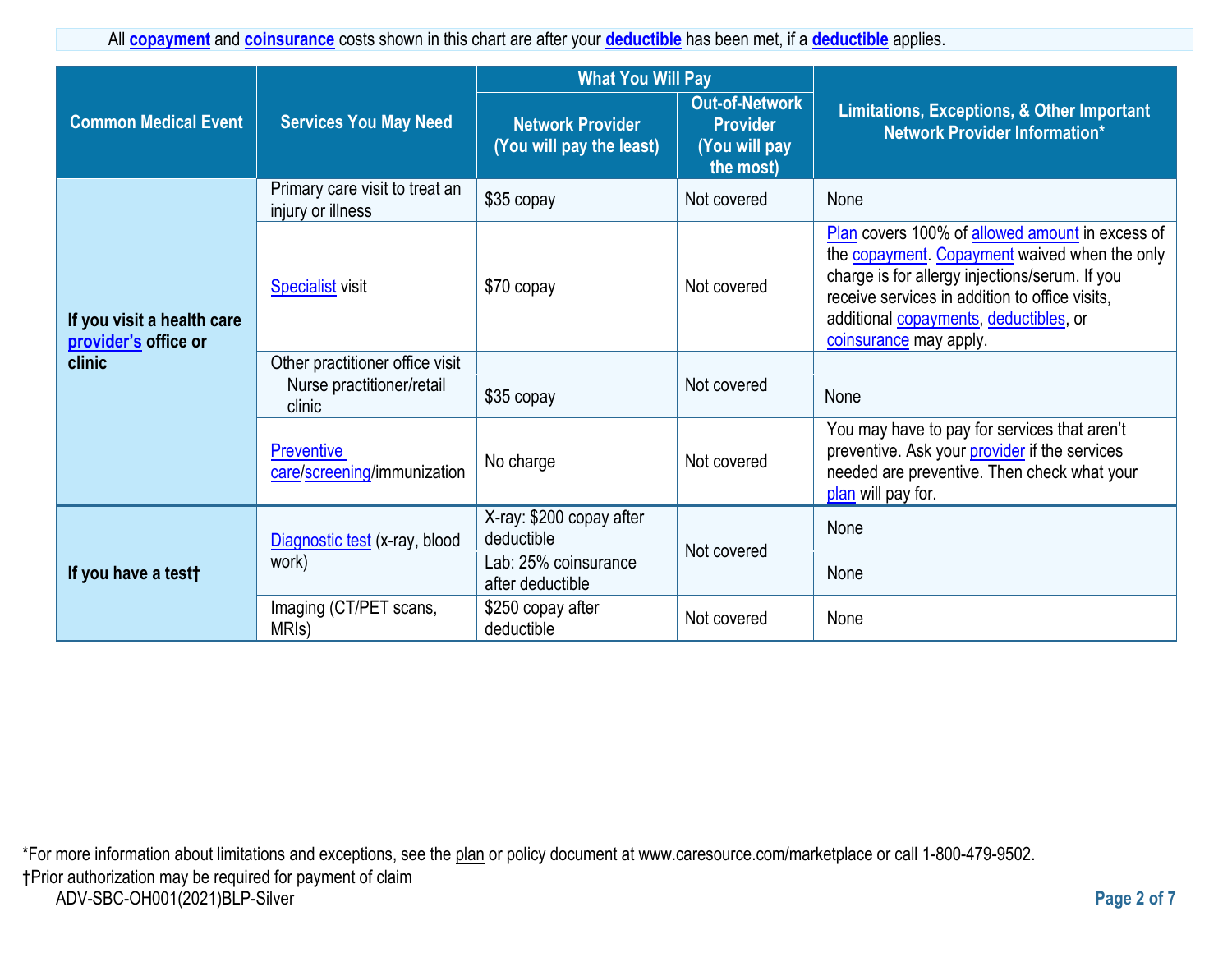|                                                                 |                                                                        | <b>What You Will Pay</b>                                                                     |                                                                                                    |                                                                                                                                                                                                     |  |
|-----------------------------------------------------------------|------------------------------------------------------------------------|----------------------------------------------------------------------------------------------|----------------------------------------------------------------------------------------------------|-----------------------------------------------------------------------------------------------------------------------------------------------------------------------------------------------------|--|
| <b>Common Medical Event</b>                                     | <b>Services You May Need</b>                                           | <b>Network Provider</b><br>(You will pay the least)                                          | <b>Out-of-Network</b><br><b>Provider</b><br>(You will pay<br>the most)                             | <b>Limitations, Exceptions, &amp; Other Important</b><br>Network Provider Information*                                                                                                              |  |
|                                                                 | <b>Preventive Drugs</b>                                                | Retail: No charge<br>Mail-Order: No charge                                                   | Not covered                                                                                        |                                                                                                                                                                                                     |  |
|                                                                 | Low Cost Drugs                                                         | Retail: \$20 copay<br>Mail-Order: \$50 copay                                                 | Not covered                                                                                        | Retail: Up to a 30-day supply                                                                                                                                                                       |  |
| If you need drugs to<br>treat your illness or                   | Preferred brand drugs                                                  | Retail: \$50 copay<br>Mail-Order: \$125 copay                                                | Not covered                                                                                        | Mail-Order: Up to a 90-day supply for                                                                                                                                                               |  |
| condition†<br>More information about<br>prescription drug       | Non-preferred brand drugs                                              | Retail/Mail Order: 25%<br>coinsurance after<br>deductible                                    | Not covered                                                                                        | Preventive, Low Cost, and Brand drugs. Up to<br>a 30-day supply for Specialty drugs.                                                                                                                |  |
| coverage is available at<br>www.caresource.com/m<br>arketplace. | Specialty drugs preferred                                              | Retail/Mail Order: 45%<br>coinsurance after<br>deductible                                    | Not covered                                                                                        | You may be required to use a lower cost<br>drug(s) prior to benefits under your policy being<br>available for certain prescribed drugs.                                                             |  |
|                                                                 | Specialty drugs non-<br>preferred                                      | Retail/Mail Order: 50%<br>coinsurance after<br>deductible                                    | Not covered                                                                                        |                                                                                                                                                                                                     |  |
| If you have outpatient<br>surgery†                              | Facility/physician/surgeon<br>fee (e.g., ambulatory surgery<br>center) | 25% coinsurance after<br>deductible                                                          | Not covered                                                                                        | None                                                                                                                                                                                                |  |
| If you need immediate                                           | <b>Emergency room care</b>                                             | 25% coinsurance after<br>deductible for both in-<br>network and out-of-<br>network providers | 25% coinsurance<br>after deductible<br>for both in-<br>network and out-<br>of-network<br>providers | If admitted to the hospital directly from the<br>Emergency Department, these services will be<br>covered the same as inpatient services and the<br>applicable copayment and coinsurance will apply. |  |
| medical attention                                               | <b>Emergency medical</b><br>transportation                             | 25% coinsurance after<br>deductible for both in-<br>network and out-of-<br>network providers | 25% coinsurance<br>after deductible<br>for both in-<br>network and out-<br>of-network<br>providers | None                                                                                                                                                                                                |  |

\*For more information about limitations and exceptions, see the <u>plan</u> or policy document at www.caresource.com/marketplace or call 1-800-479-9502. †Prior authorization may be required for payment of claim ADV-SBC-OH001(2021)BLP-Silver **Page 3 of 7**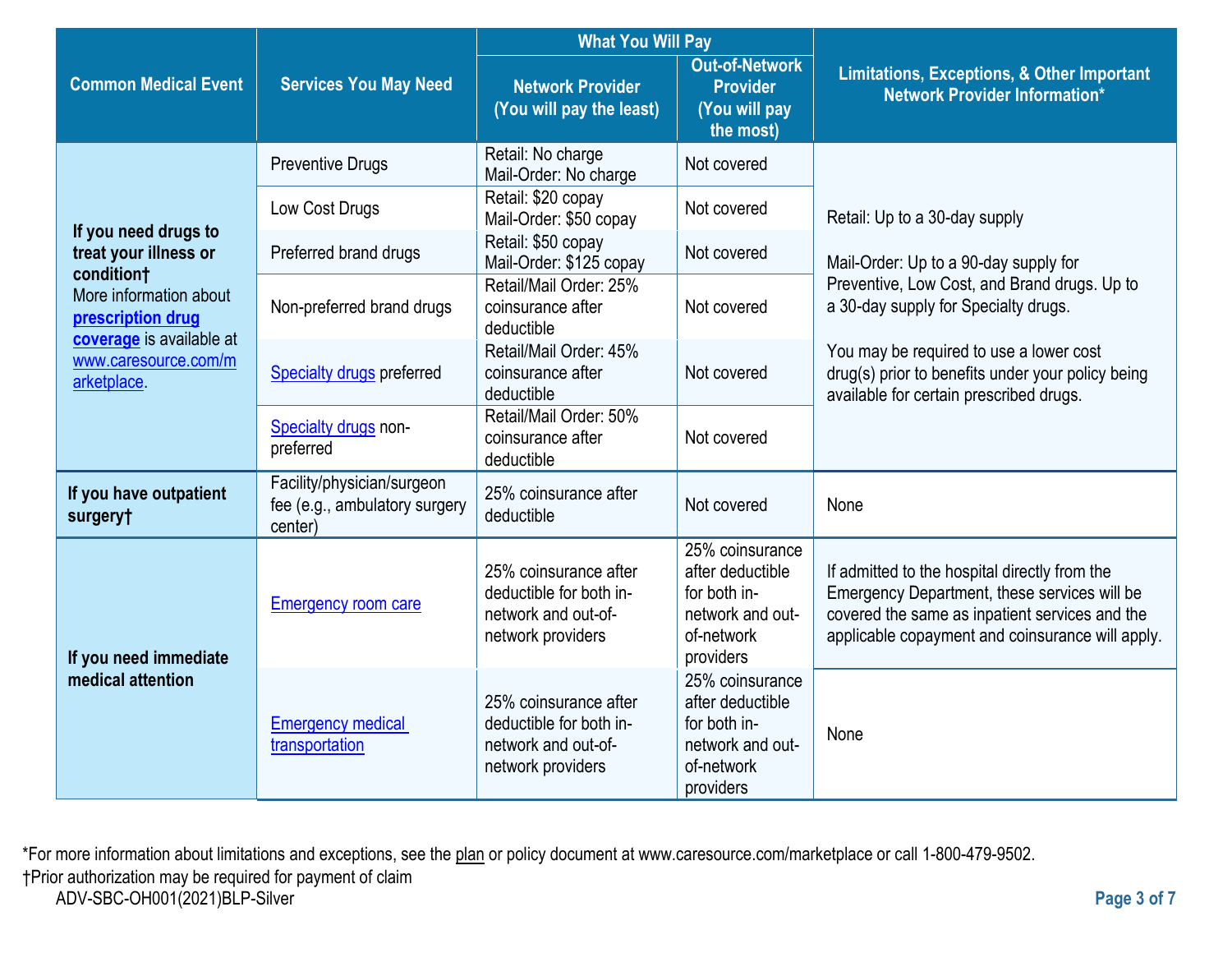|                                                                  |                                                                                 | <b>What You Will Pay</b>                                                                                 |                                                                        |                                                                                                                                                                                                                                                                                                                                                                                                                                                                                                                                |
|------------------------------------------------------------------|---------------------------------------------------------------------------------|----------------------------------------------------------------------------------------------------------|------------------------------------------------------------------------|--------------------------------------------------------------------------------------------------------------------------------------------------------------------------------------------------------------------------------------------------------------------------------------------------------------------------------------------------------------------------------------------------------------------------------------------------------------------------------------------------------------------------------|
| <b>Common Medical Event</b>                                      | <b>Services You May Need</b>                                                    | <b>Network Provider</b><br>(You will pay the least)                                                      | <b>Out-of-Network</b><br><b>Provider</b><br>(You will pay<br>the most) | <b>Limitations, Exceptions, &amp; Other Important</b><br><b>Network Provider Information*</b>                                                                                                                                                                                                                                                                                                                                                                                                                                  |
|                                                                  | <b>Urgent care</b>                                                              | \$75 copay                                                                                               | \$75 copay                                                             | If you receive services in addition to urgent care,<br>additional copayments, deductibles, or<br>coinsurance may apply.                                                                                                                                                                                                                                                                                                                                                                                                        |
| If you have a hospital<br>stay†                                  | Facility/physician/surgeon<br>fee (e.g., hospital room)                         | \$500 copay after<br>deductible                                                                          | Not covered                                                            | None                                                                                                                                                                                                                                                                                                                                                                                                                                                                                                                           |
| If you need mental<br>health, behavioral<br>health, or substance | <b>Outpatient services</b>                                                      | \$35 copay for office visits<br>and 25% coinsurance after<br>deductible for other<br>outpatient services | Not covered                                                            | None                                                                                                                                                                                                                                                                                                                                                                                                                                                                                                                           |
| abuse services†                                                  | Inpatient services                                                              | \$500 copay after<br>deductible                                                                          | Not covered                                                            | None                                                                                                                                                                                                                                                                                                                                                                                                                                                                                                                           |
| If you are pregnant                                              | Office visits<br>Childbirth/delivery/facility<br>professional services†         | \$70 copay<br>\$500 copay after<br>deductible                                                            | Not covered<br>Not covered                                             | Copayment covers initial physician visit and all<br>subsequent prenatal visits, postnatal visits, and<br>physician delivery charges covered under the<br>Global Maternity Fee. Additional copayments,<br>deductibles, or coinsurance may apply depending<br>on services rendered in addition to the Global<br>Maternity Fee.<br>Depending on the type of services, a copayment,<br>coinsurance, or deductible may apply. Maternity<br>care may include tests and services described<br>elsewhere in the SBC (i.e. ultrasound.) |
|                                                                  | Childbirth/delivery facility<br>services†                                       | \$500 copay after<br>deductible                                                                          | Not covered                                                            | Your cost for inpatient services only. See above<br>for physician delivery charges.                                                                                                                                                                                                                                                                                                                                                                                                                                            |
| If you need help                                                 | Home health care†                                                               | 25% coinsurance after<br>deductible                                                                      | Not covered                                                            | 100 visits per benefit year. Refer to your Evidence<br>of Coverage for additional information.                                                                                                                                                                                                                                                                                                                                                                                                                                 |
| recovering or have other<br>special health needs                 | <b>Rehabilitation services</b> <sup>†</sup><br>Physical/Occupational<br>therapy | \$35 copay                                                                                               | Not covered                                                            |                                                                                                                                                                                                                                                                                                                                                                                                                                                                                                                                |

\*For more information about limitations and exceptions, see the <u>plan</u> or policy document at www.caresource.com/marketplace or call 1-800-479-9502. †Prior authorization may be required for payment of claim ADV-SBC-OH001(2021)BLP-Silver **Page 4 of 7**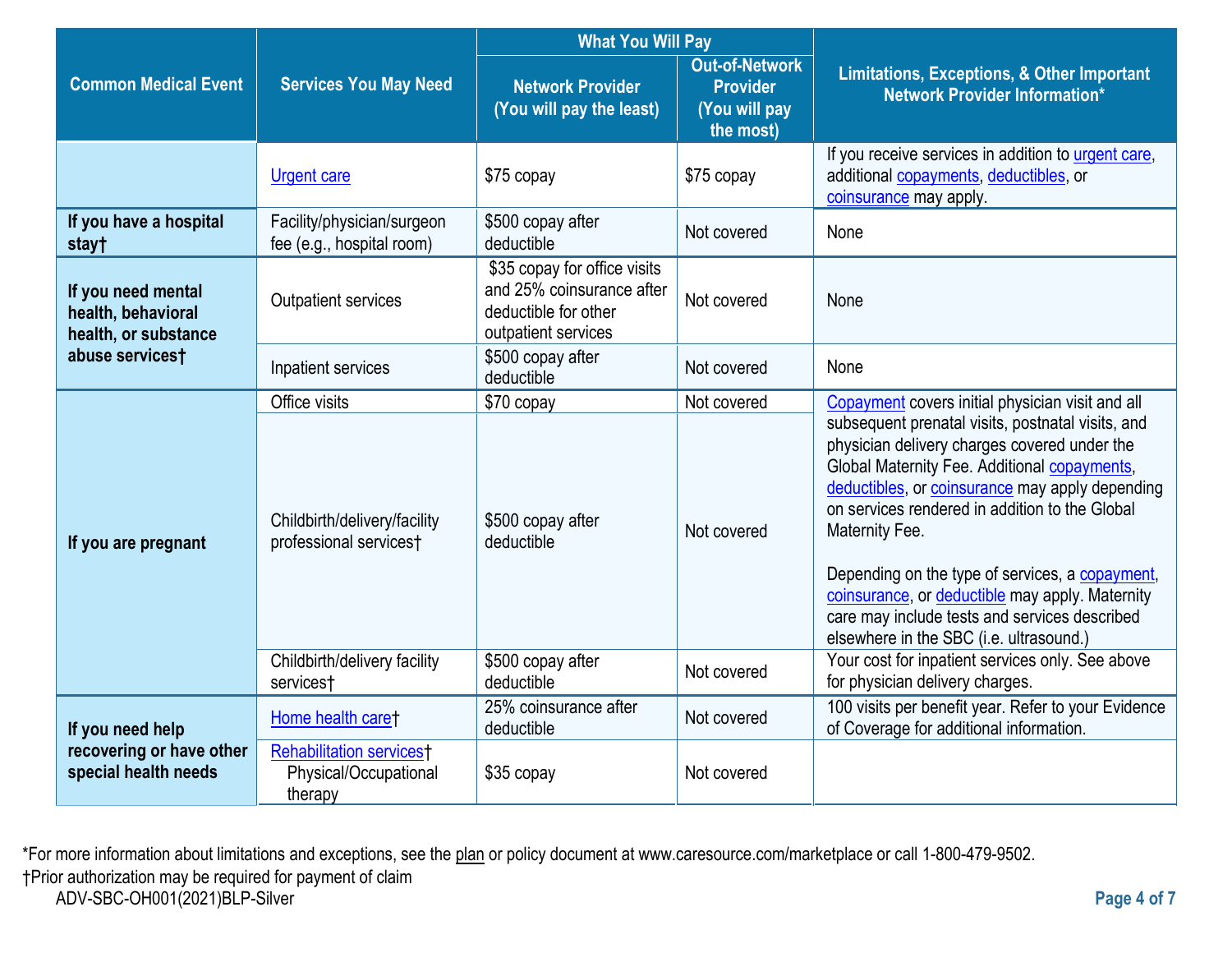|                                           |                                                                   | <b>What You Will Pay</b>                            |                                                                        |                                                                                                                                                                    |  |
|-------------------------------------------|-------------------------------------------------------------------|-----------------------------------------------------|------------------------------------------------------------------------|--------------------------------------------------------------------------------------------------------------------------------------------------------------------|--|
| <b>Common Medical Event</b>               | <b>Services You May Need</b>                                      | <b>Network Provider</b><br>(You will pay the least) | <b>Out-of-Network</b><br><b>Provider</b><br>(You will pay<br>the most) | <b>Limitations, Exceptions, &amp; Other Important</b><br><b>Network Provider Information*</b>                                                                      |  |
|                                           | Speech therapy                                                    | 25% coinsurance after<br>deductible                 | Not covered                                                            | PT, OT, ST, Pulmonary, Cognitive limited to 20<br>visits each per benefit year. Cardiac limited to 36                                                              |  |
|                                           | All other services                                                | 25% coinsurance after<br>deductible                 | Not covered                                                            | visits. Manipulation therapy limited to 12 visits.<br>Post-cochlear implant aural therapy limited to 30<br>visits.                                                 |  |
|                                           | <b>Habilitation servicest</b><br>Physical/Occupational<br>therapy | \$35 copay                                          | Not covered                                                            | 20 visits per benefit year for each                                                                                                                                |  |
|                                           | Speech therapy                                                    | 25% coinsurance after<br>deductible                 | Not covered                                                            | 20 visits per benefit year                                                                                                                                         |  |
|                                           | Autism spectrum disorder<br>services <sup>+</sup>                 |                                                     |                                                                        |                                                                                                                                                                    |  |
|                                           | Occupational/ Behavioral<br>Therapy                               | \$35 copay                                          | Not covered                                                            | OT 20 visits each per benefit year. BT includes<br>Applied Behavior Analysis (ABA).                                                                                |  |
|                                           | Speech Therapy                                                    | 25% coinsurance after<br>deductible                 | Not covered                                                            | 20 visits per benefit year                                                                                                                                         |  |
|                                           | Skilled nursing care†                                             | \$500 copay after<br>deductible                     | Not covered                                                            | 90 Day limit per benefit year                                                                                                                                      |  |
|                                           | Durable medical equipment                                         | 25% coinsurance after<br>deductible                 | Not covered                                                            | Refer to your Evidence of Coverage                                                                                                                                 |  |
|                                           | Hospice services <sup>†</sup>                                     | 25% coinsurance after<br>deductible                 | Not covered                                                            | Refer to your Evidence of Coverage                                                                                                                                 |  |
|                                           | Children's eye exam                                               | No charge                                           | Not covered                                                            | 1 routine eye exam per benefit year                                                                                                                                |  |
| If your child needs<br>dental or eye care | Children's eyewear                                                | No charge                                           | Not covered                                                            | Limited to one pair of glasses or a 12-month<br>supply of contact lenses per benefit year. If<br>medically necessary, a replacement pair of<br>glasses is allowed. |  |
|                                           | Children's dental check-up                                        | \$30 copay                                          | Not covered                                                            | 2 check-ups per benefit year. Additional benefits<br>available. Refer to your Evidence of Coverage                                                                 |  |

\*For more information about limitations and exceptions, see the <u>plan</u> or policy document at www.caresource.com/marketplace or call 1-800-479-9502.

†Prior authorization may be required for payment of claim

ADV-SBC-OH001(2021)BLP-Silver **Page 5 of 7**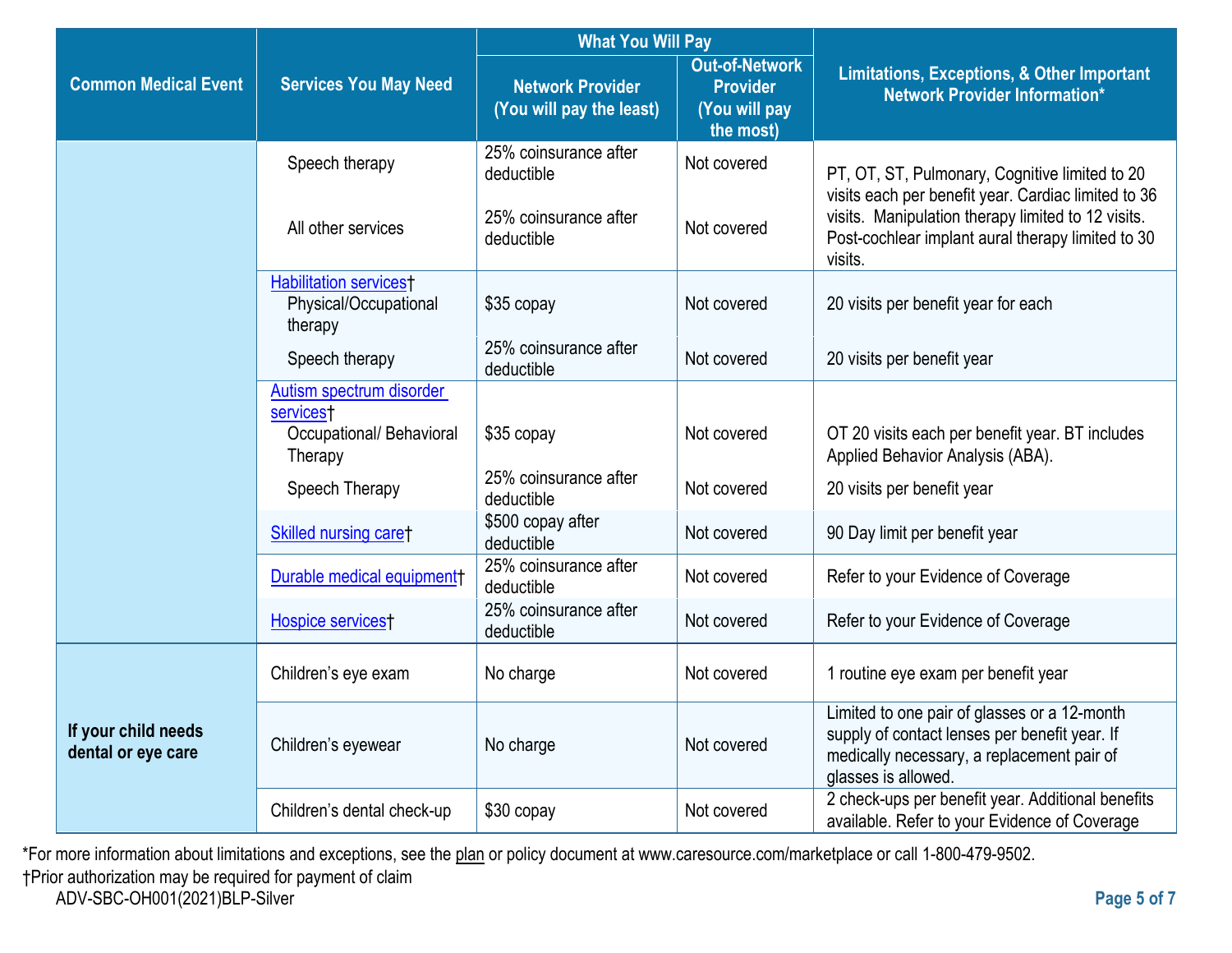**Excluded Services & Other Covered Services:**

|                                               |                     | Services Your Plan Generally Does NOT Cover (Check your policy or plan document for more information and a list of any other excluded services.) |
|-----------------------------------------------|---------------------|--------------------------------------------------------------------------------------------------------------------------------------------------|
| Abortion (Except in cases of rape, incest, or | Cosmetic surgery    | Non-emergency care when traveling outside the                                                                                                    |
| when the life of the mother is endangered)    | Dental Care (Adult) | Routine eye care (Adult)                                                                                                                         |
| Acupuncture                                   | Hearing aids        | Routine foot care                                                                                                                                |
| <b>Bariatric surgery</b>                      | Long term care      | Weight loss programs                                                                                                                             |

**Other Covered Services (Limitations may apply to these services. This isn't a complete list. Please see your [plan d](https://www.healthcare.gov/sbc-glossary/#plan)ocument.)** 

- 
- Chiropractic care *infertility treatment infertility treatment* Private Duty Nursing
	-

Your Rights to Continue Coverage: There are agencies that can help if you want to continue your coverage after it ends. The contact information for those agencies is: 1-800-595-6053. Other coverage options may be available to you, too, including buying individual insurance coverage through the [Health Insurance](https://www.healthcare.gov/sbc-glossary/#health-insurance) [Marketplace.](https://www.healthcare.gov/sbc-glossary/#marketplace) For more information about the [Marketplace,](https://www.healthcare.gov/sbc-glossary/#marketplace) visit [www.HealthCare.gov o](http://www.healthcare.gov/)r call 1-800-318-2596.

Your Grievance and Appeals Rights: There are agencies that can help if you have a complaint against your [plan f](https://www.healthcare.gov/sbc-glossary/#plan)or a denial of [a claim.](https://www.healthcare.gov/sbc-glossary/#claim) This complaint is called a [grievance o](https://www.healthcare.gov/sbc-glossary/#grievance)r [appeal.](https://www.healthcare.gov/sbc-glossary/#appeal) For more information about your rights, look at the explanation of benefits you will receive for that medical [claim.](https://www.healthcare.gov/sbc-glossary/#claim) Your [plan d](https://www.healthcare.gov/sbc-glossary/#plan)ocuments also provide complete information on how to submit a [claim,](https://www.healthcare.gov/sbc-glossary/#claim) [appeal,](https://www.healthcare.gov/sbc-glossary/#appeal) or a [grievance f](https://www.healthcare.gov/sbc-glossary/#grievance)or any reason to your [plan.](https://www.healthcare.gov/sbc-glossary/#plan) For more information about your rights, this notice, or assistance, contact: Ohio Department of Insurance: 1-800-595-6053.

### **Does this plan provide Minimum Essential Coverage? Yes**

[Minimum Essential Coverage g](https://www.healthcare.gov/sbc-glossary/#minimum-essential-coverage)enerally includes [plans,](https://www.healthcare.gov/sbc-glossary/#plan) [health insurance](https://www.healthcare.gov/sbc-glossary/#health-insurance) available through the [Marketplace](https://www.healthcare.gov/sbc-glossary/#marketplace) or other individual market policies, Medicare, Medicaid, CHIP, TRICARE, and certain other coverage. If you are eligible for certain types of [Minimum Essential Coverage,](https://www.healthcare.gov/sbc-glossary/#minimum-essential-coverage) you may not be eligible for the [premium tax credit.](https://www.healthcare.gov/sbc-glossary/#premium-tax-credits)

**Does this plan meet the Minimum Value Standards? Not Applicable** 

If your [plan d](https://www.healthcare.gov/sbc-glossary/#plan)oesn't meet the [Minimum Value Standards,](https://www.healthcare.gov/sbc-glossary/#minimum-value-standard) you may be eligible for a [premium tax credit t](https://www.healthcare.gov/sbc-glossary/#premium-tax-credits)o help you pay for a [plan t](https://www.healthcare.gov/sbc-glossary/#plan)hrough the [Marketplace.](https://www.healthcare.gov/sbc-glossary/#marketplace)

### **Language Access Services:**

Spanish (Español): Para obtener asistencia en Español, llame al 1-800-479-9502 Tagalog (Tagalog): Kung kailangan ninyo ang tulong sa Tagalog tumawag sa 1-800-479-9502 Chinese (中文): 如果需要中文的帮助, 请拨打这个号码 1-800-479-9502 Navajo (Dine): Dinek'ehgo shika at'ohwol ninisingo, kwiijigo holne' 1-800-479-9502.

*To see examples of how this [plan](https://www.healthcare.gov/sbc-glossary/#plan) might cover costs for a sample medical situation, see the next section.*

**PRA Disclosure Statement:** According to the Paperwork Reduction Act of 1995, no persons are required to respond to a collection of information unless it displays a valid OMB control number. The valid OMB control number for this information collection is **0938-1146**. The time required to complete this information collection is estimated to average **0.08** hours per response, including the time to review instructions, search existing data resources, gather the data needed, and complete and review the information collection. If you have comments concerning the accuracy of the time estimate(s) or suggestions for improving this form, please write to: CMS, 7500 Security Boulevard, Attn: PRA Reports Clearance Officer, Mail Stop C4-26-05, Baltimore, Maryland 21244-1850.

\*For more information about limitations and exceptions, see the plan or policy document at www.caresource.com/marketplace or call 1-800-479-9502. †Prior authorization may be required for payment of claim ADV-SBC-OH001(2021)BLP-Silver **Page 6 of 7**